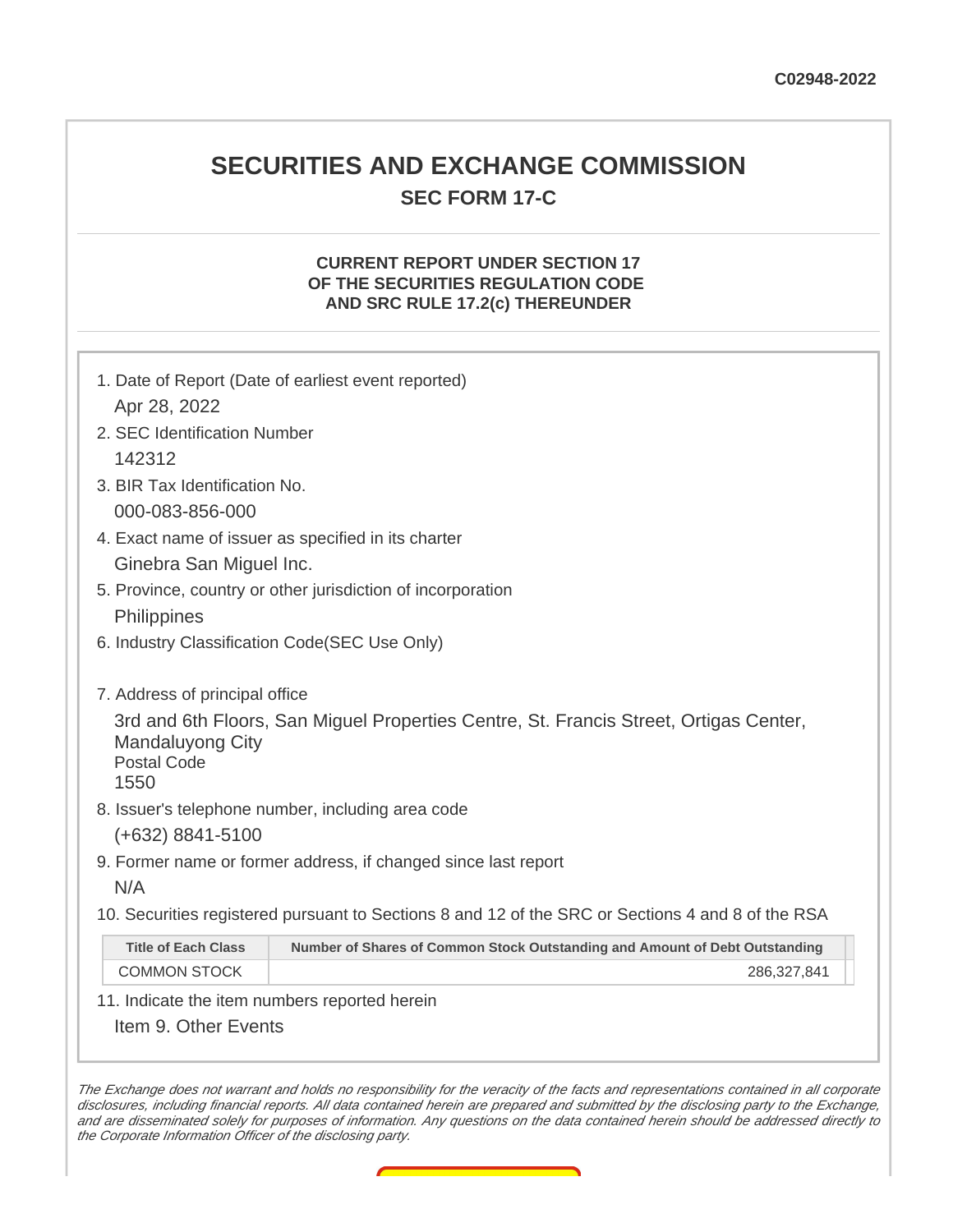

# **Ginebra San Miguel, Inc. GSMI**

#### **PSE Disclosure Form 14-1 - Notice of Analysts'/Investors' Briefing References: Section 14 of the Revised Disclosure Rules**

**Subject of the Disclosure**

Analysts' Briefing Invitation

**Background/Description of the Disclosure**

Combined Analysts' Briefing on the 2022 First Quarter Results of Ginebra San Miguel Inc., San Miguel Corporation, San Miguel Food and Beverage, Inc., and Petron Corporation.

| <b>Type of Briefing</b>        | Analysts' Briefing                    |  |
|--------------------------------|---------------------------------------|--|
| <b>Subject of the Briefing</b> | 2022 First Quarter Results            |  |
| Date of the Briefing           | May 5, 2022                           |  |
| <b>Time</b>                    | $4:00$ P.M.                           |  |
| <b>Venue</b>                   | via Zoom Webinar                      |  |
| <b>Contact Person</b>          | SMCInvestorRelations@sanmiguel.com.ph |  |
| <b>Contact Details</b>         | SMCInvestorRelations@sanmiguel.com.ph |  |

**Other Relevant Information**

Please Register on or before May 04, 2022 through this link: https://zoom.us/webinar/register/WN\_Ofm9ol9lSFWWVa\_rYSdizg

#### **Filed on behalf by:**

| <b>Name</b>        | Christine Angelica Felix                                  |
|--------------------|-----------------------------------------------------------|
| <b>Designation</b> | Assistant Corporate Secretary and Associate Legal Counsel |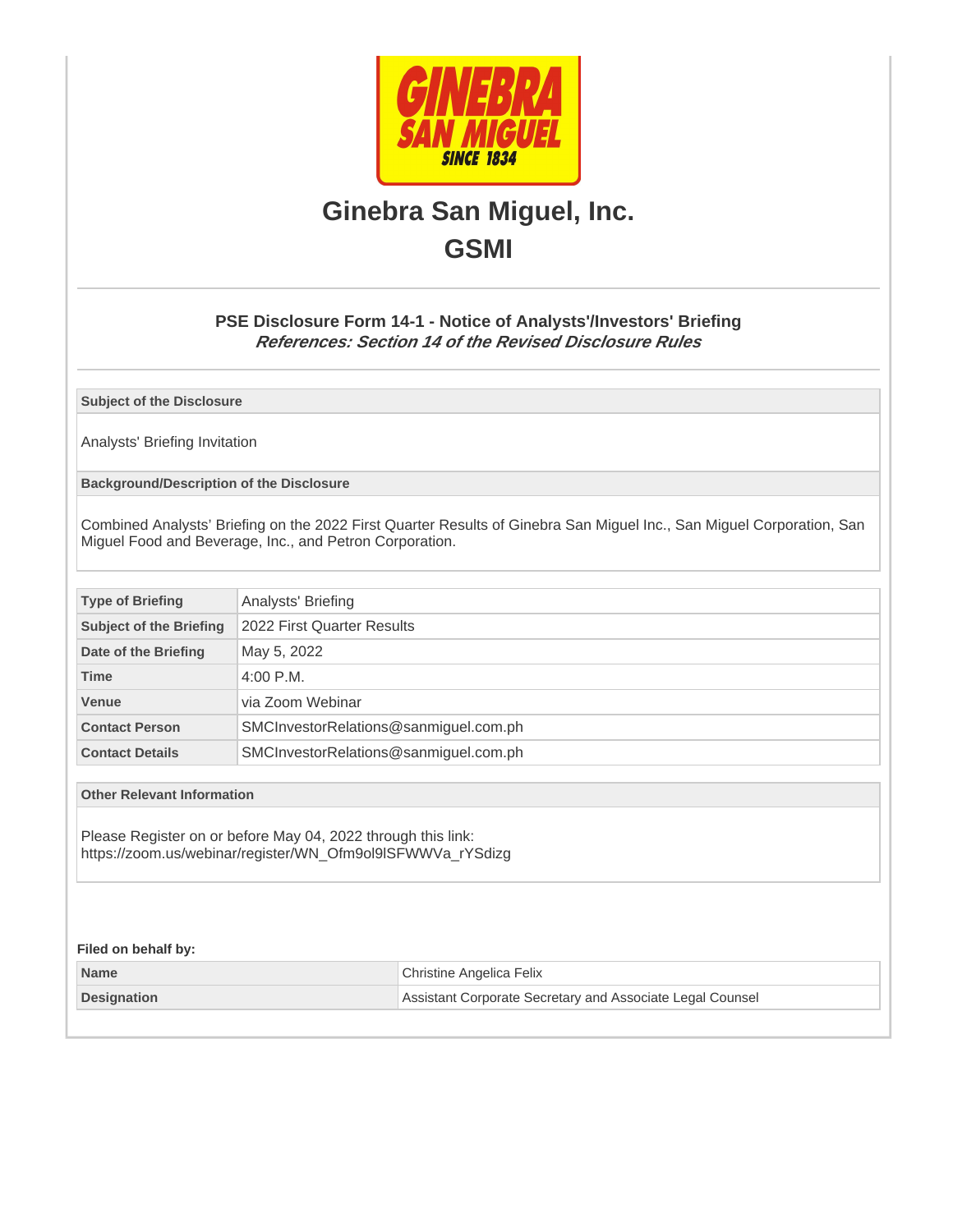

April 28, 2022

The Philippine Stock Exchange, Inc. **Disclosure Department** 6<sup>th</sup> Floor, PSE Tower One Bonifacio High Street 28<sup>th</sup> Street corner 5<sup>th</sup> Avenue Bonifacio Global City, Taguig City

Attention:

Ms. Alexandra D. Tom Wong Officer-in-Charge, Disclosure Department

Gentlemen:

Please be informed that Ginebra San Miguel Inc., San Miguel Corporation, San Miguel Food and Beverage, Inc., and Petron Corporation (collectively, the "Companies") will hold a combined Analysts' Briefing on the Companies' 2022 First Quarter Results, on Thursday, May 5, 2022 at 4:00 P.M. (Manila Time). This will be conducted via Zoom Webinar.

Attached is a copy of the Invitation.

Very truly yours,

Francis Joseph A. Cruz **Assistant Corporate Secretary** 



3rd and 6<sup>th</sup> Floors, San Miguel Properties Centre, St. Francis Street, Ortigas Center, Mandaluyong City, Metro Manila, Philippines 1550 Telephone: (+632) 8841-5100 Fax: (+632) 8643-2211